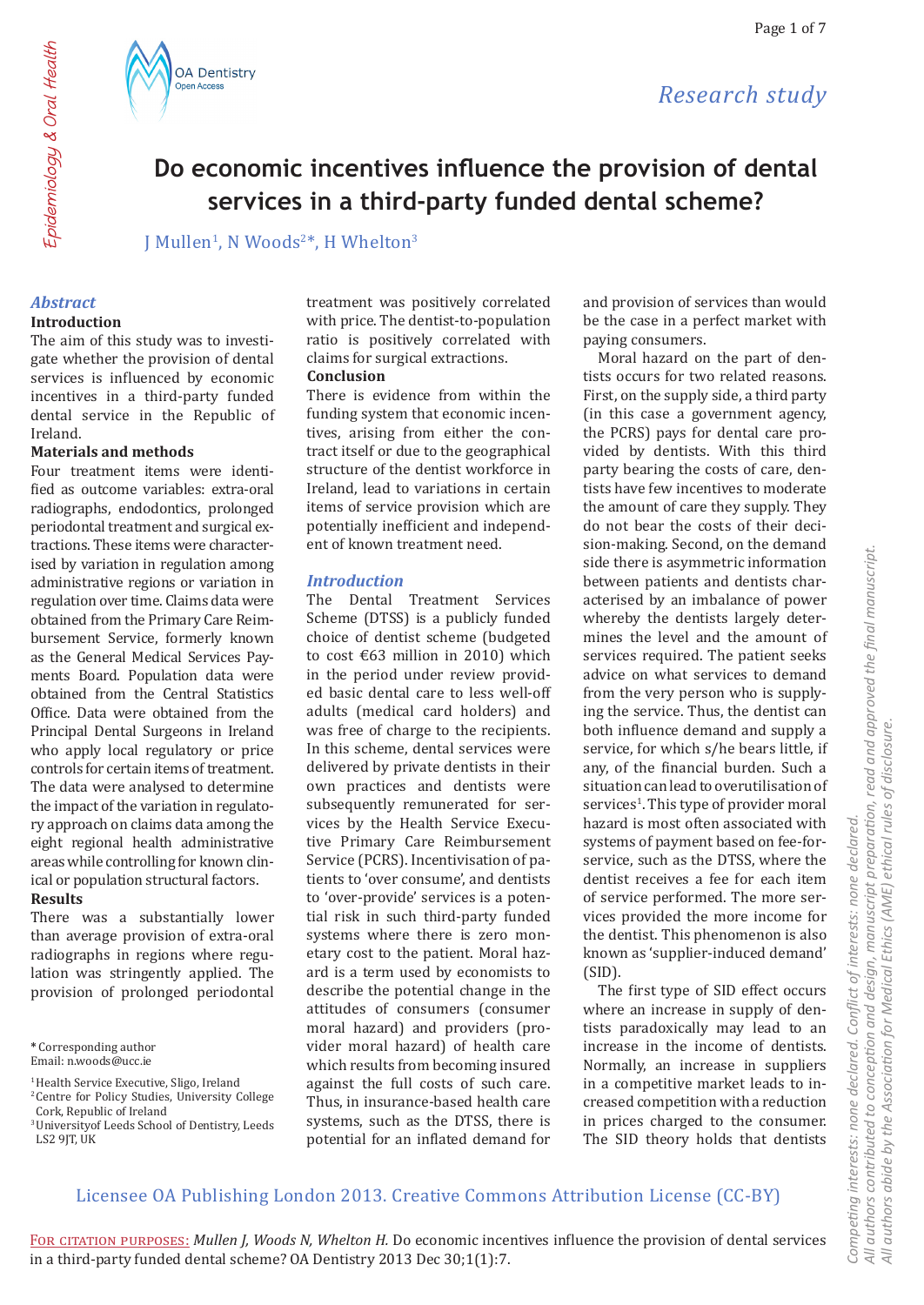

use their position as an agent of the patient to inform the patient that they require more treatment than would previously have been deemed necessary. Thus the volume of work increases and, surprisingly, the prices charged increase as dentists become busier. The question of whether this is, in fact, a moral hazard or not depends on whether the extra work induced is of benefit to the patient. For example, inducing patients to have unnecessary checkups or unwarranted diagnostic tests represents moral hazard, whereas offering clinically justified services does not.

A second SID-type effect can occur in a state or insurance system where the relative remuneration for different items of treatment varies. The possibility here is that dentists may over- or underprovide treatments based on the payment they receive. An increase in the level of payment for a specific item on the scheme schedule may lead to a dentist switching their time to preferentially providing that item.

Although the theory of SID is well developed, the published literature works report conflicting findings on the magnitude of the phenomenon. Birch<sup>2</sup>, Grembowski et al.<sup>3</sup>, Porter et al.<sup>4</sup> and Chalkley and Tilley<sup>5</sup> suggest evidence of induced demand by dentists in specific cases. Evidence also exists in the case of physicians, a similar group of professionals, as described by Grytten<sup>6</sup>, Izumida et al.<sup>7</sup>, Delattre and Dormont<sup>8</sup> and Xirasagar and Lin<sup>9</sup>. Woods et al.<sup>10</sup> found that dentists providing oral health services in the DTSS were influenced by both economic incentives and system changes. However, in contrast, Sorensen and Grytten<sup>11</sup> and Madden et al.<sup>12</sup> report a failure to find SID effects in specific medical care schemes.

Donaldson and Gerard<sup>1</sup> argue that some 'overuse' of service may be warranted, implying that some provider moral hazard can be efficient. The implication is that certain types

of provider behaviour, such as SID, should not be seen as all 'bad'. There are neoclassical economic arguments which suggest that, in at least some cases, professional ethical and altruistic motives provide a satisfactory explanation for the observed behaviour. De Vany et al.<sup>13</sup>, Lambert<sup>14</sup>, De Jaegher and Jegers<sup>15</sup>, and Richardson and Peacock<sup>16</sup> provide evidence that an observed extra demand may derive from professionals willing to deliver extra benefits to the population, such as the provision of night clinics, domiciliary visits and improved quality of care. In such cases, the observed effect is clearly not a moral hazard.

Methods to control consumer moral hazard in medicine and dentistry tend to be ineffective<sup>17-20</sup>. As the supplier in this case holds most of the power in the relationship, it is not surprising that efforts to curb moral hazard should concentrate on the provider side. The DTSS service provides an opportunity to study the impact of design of a third-party funded system on claims for payment for service provided and evidence of moral hazard. Although the DTSS is a single system it is administered at regional level, there being eight administrative regions. Thus, simple geographic comparisons of the frequency of claims for services where there is no variation in payment or in regulations governing the provision of that service is possible, the example used is surgical extraction. The impact of regional variation in remuneration can be explored using comparison of claims for endodontic treatment and prolonged periodontal treatment as the rates of remuneration varied by region during the reference period. Variation in the requirement for justification of extra-oral radiography among regions allows the study of the impact of regulation.

The aim of this paper is to investigate whether economic incentives influence the provision of third-party funded dental services within the DTSS in the Republic of Ireland.

*Research study*

## *Materials and Methods*

The protocol of this study has been approved by the relevant ethical committee related to our institution in which it was performed.

Data were obtained from a number of existing sources for secondary analysis. Regionally aggregated data for treatment carried out under the DTSS between 2001 and 2006 were assembled in annual report form by the PCRS for the eight administrative regions, the Eastern, Midlands, Midwestern, North Eastern, North Western, South Eastern, Southern and Western. The data provided details of claims for payment submitted by private dentists at the completion of courses of treatment. The PCRS also publish annual reports for each administrative region which include the numbers of contracted dentists, number of patients seen, the numbers of each item of treatment provided and the costs for each item of treatment. Data were collected from the published reports from 2002 to 2006<sup>21-25</sup>.

Population structures were derived from the Census reports of 2002 and 2006 from the Central Statistics Office in Dublin<sup>26,27</sup>. The proportions of the age groups in each region were determined. The population profiles were broadly similar in terms of the percentage distribution across the age categories. The Eastern region had the highest percentage of population aged 16–44 years at 62% and the North West the lowest at 53%. The combination of information on the number of contracted dentists and the number of eligible adults from data obtained from the annual report of the PCRS allowed the estimation of the dentist to population ratio in the service by region (Table 1). The Southern region had the highest number of dentists per 10,000 population and the ratio increased from 15.9 to 17.1 between 2002 and 2006. The second highest density of dentists was in the Eastern region with the lowest in the North West.

## Licensee OA Publishing London 2013. Creative Commons Attribution License (CC-BY)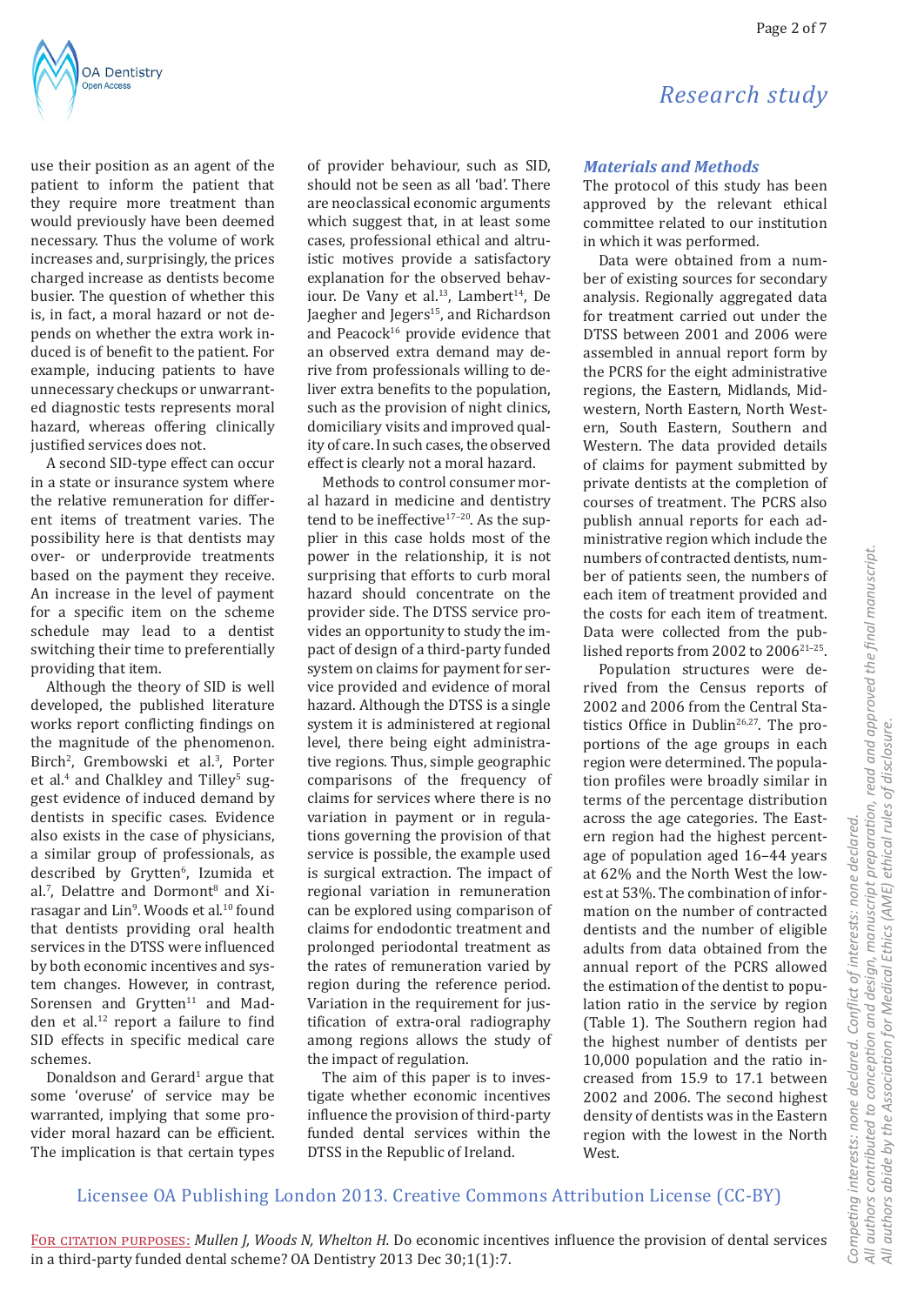| Table 1 Contracted dentist per 10,000 DTSS-eligible population, by region and<br>vear 2002-2006 |      |      |      |      |      |  |
|-------------------------------------------------------------------------------------------------|------|------|------|------|------|--|
| <b>Region</b>                                                                                   | 2002 | 2003 | 2004 | 2005 | 2006 |  |
| Eastern                                                                                         | 12.3 | 12.0 | 12.5 | 13.6 | 12.2 |  |
| Midland                                                                                         | 10.5 | 10.9 | 11.1 | 9.7  | 9.6  |  |
| Midwestern                                                                                      | 9.7  | 9.7  | 10.0 | 10.1 | 10.5 |  |
| North Eastern                                                                                   | 13.9 | 13.9 | 12.3 | 10.3 | 10.4 |  |
| North Western                                                                                   | 7.8  | 6.1  | 6.1  | 6.5  | 6.1  |  |
| South Eastern                                                                                   | 10.0 | 10.3 | 8.9  | 9.5  | 8.8  |  |
| Southern                                                                                        | 15.9 | 15.8 | 16.9 | 17.5 | 17.1 |  |
| Western                                                                                         | 8.3  | 10.1 | 10.6 | 12.0 | 12.5 |  |
| DTSS, Dental Treatment Services Scheme, Ireland.                                                |      |      |      |      |      |  |

Information on levels of remuneration for treatment provided was obtained at regional level from personal correspondence to the author from the Principal Dental Surgeons managing the services. The distribution of practices with orthopantomograph (OPG) machines for extra-oral radiography was obtained from the licensing data held by the Radiological Protection Society of Ireland in 2006, communicated personally to the author. Four DTSS treatment items were selected for investigation: surgical extraction, endodontics, prolonged periodontal treatment and extra-oral radiographs.

Surgical extraction does not vary in price regionally. It is a treatment of interest as it is a direct replacement for another DTSS treatment, extraction. The definition of a surgical extraction in the DTSS contract makes it clear that this is a specific surgical procedure, not merely a time-consuming or difficult extraction. Surgical extraction attracts a fee of approximately three times that of an ordinary extraction. The moral hazard effect here involves the simple substitution of a claim properly made for extraction by one of surgical extraction which results in an overcharging of services to the State.

Endodontics and prolonged periodontal treatment are treatments of interest as both showed a regional variation in price and thus provided a natural experiment on the effect of price on claims for treatment. As endodontic treatment can be complex and the treatment is operator sensitive and requires irreversible expiration of the pulp, it does not lend itself to demand inducement except perhaps as an alternative to extraction where the substitution would in many cases be a positive choice favouring tooth retention. In contrast, periodontal treatment is a type of service where one might expect to see demand inducement for a number of reasons. Firstly, periodontal disease is often only diagnosable by a dentist, thus the patient is less likely to demand treatment themselves. Secondly, it is a chronic condition where the dentist usually has no urgent black-and-white acute treatment decisions to make. In this way it is quite unlike endodontic treatment. Finally, probity assurance is difficult. It can be difficult to tell whether the treatment has even been carried out.

Extra-oral radiography is of interest as it is the subject of variation in regulations among the regions. Authorities in one of the eight regions, the North Western, regulated the provision of extra-oral radiographs formally since 2000 by the introduction of a written set of regulations for the prescription of OPGs, the 'OPG protocol'. OPGs account for virtually all extra-oral radiographs taken in general dental practice in Ireland.

To explore the effect of the structure of the third-party funding system on the claiming pattern for the four selected items of treatment following three approaches were adopted:

- Where there was no regional variation in remuneration or regulation a simple comparison across regions was carried out and regional variation was studied and discussed, this approach was adopted for the exploration of surgical extraction claims.
- Where there was regional variation in remuneration the correlation between number of claims per dentist and the level of fees by region was analysed using linear regression and Pearson's correlation coefficient. This approach was adopted for the exploration of endodontic treatment and prolonged periodontal treatment.
- Where there was regional variation in regulations regarding a treatment, the number of claims per dentist for the regulated treatment item in the highly regulated region was compared with the less regulated regions. This approach was adopted for the exploration of claims for extra-oral radiography.

In each case the impact of the regional dentist to population ratio (dentist density) was included as it is a measure of competition in the market.

In each case temporal effects across the regions were also examined because the health service appointed 20 examining dentists in April 2006 to peer review in the DTSS in the Republic of Ireland. The dentists would have anticipated the possibility of direct scrutiny of their work in the months preceding these appointments. Prior to this time probity assurance was carried out in a much more limited fashion and indirectly through the observation of claim patterns.

## Licensee OA Publishing London 2013. Creative Commons Attribution License (CC-BY)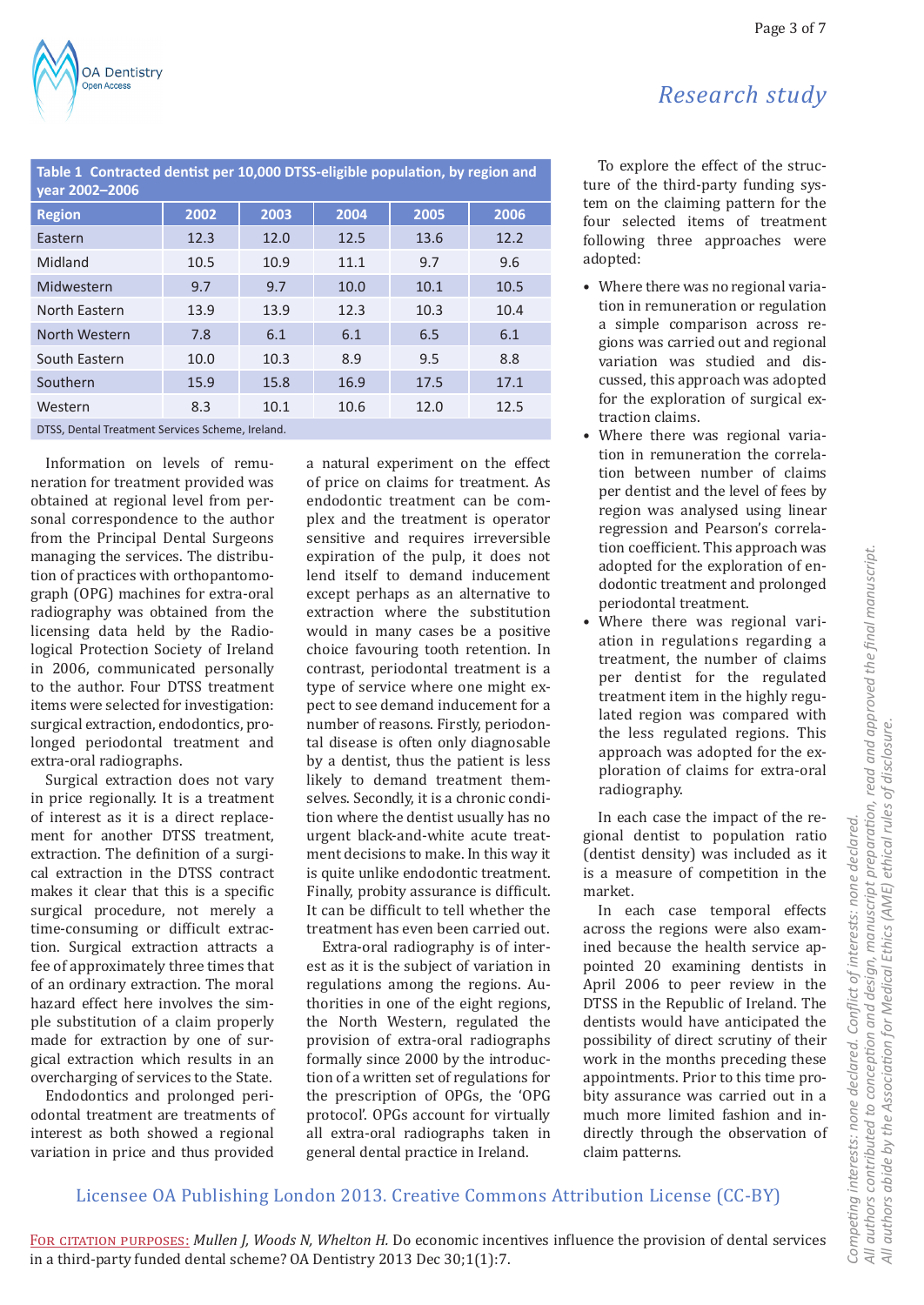

#### *Results*

In the case of surgical extractions, there was an increase in claims activity between 2002 and 2005 followed by a fall in 2006. This pattern was not related to any price or regulatory mechanism, because the price was fixed and no prior approval is required. Dentist density per eligible patient could explain 32% of the variation ( $r^2 = 0.319$ ,  $P < 0.001$ ). The decrease in the trend in 2005–2006 may be due to a national probity exercise that began in May 2006, whereby practitioners with very high ratios of surgical extractions were challenged on their claim patterns by the funding agency. Individual dentists who had claimed a large proportion of surgical extractions to total extractions were asked to justify their claim patterns (Table 2).

Endodontic treatment is available in the DTSS for anterior teeth only.

As caries in incisors and canines is relatively rare, particularly for the 70% of the population residing in fluoridated areas, it is unsurprising that the average number of endodontic treatments per dentist in a year is quite low. The variation within each region's time trend is small in absolute terms. The variation between regions is also quite small in absolute terms, being a difference of approximately 1% of all examinations between highest and lowest in each year, and there is a peak of activity in 2003 (Table 3). Endodontic treatment requires prior approval and local price negotiation. The unit fees paid in each region were consistently highest in the Midland Region (e.g. €207.96 in 2006) and lowest in the North Western and Western regions (€156 and €147.75, respectively, in 2006). The highest fee was of the order of 30% greater than the lowest

| Table 2 Surgical extractions as a percentage of all extractions (%) |      |      |      |      |      |  |
|---------------------------------------------------------------------|------|------|------|------|------|--|
| <b>Region</b>                                                       | 2002 | 2003 | 2004 | 2005 | 2006 |  |
| Eastern                                                             | 17.4 | 20.8 | 24.6 | 23.7 | 16.9 |  |
| Midland                                                             | 10.8 | 14.5 | 15.7 | 14.4 | 11.8 |  |
| Midwestern                                                          | 10.4 | 15.1 | 18.3 | 19.2 | 15.9 |  |
| North Eastern                                                       | 10.2 | 14.4 | 14.5 | 15.5 | 15.2 |  |
| North Western                                                       | 8.7  | 11.2 | 11.2 | 12.4 | 9.9  |  |
| South Eastern                                                       | 10.6 | 13.7 | 17.2 | 16.2 | 14.7 |  |
| Southern                                                            | 16.9 | 20.4 | 22.4 | 23.2 | 20.7 |  |
| Western                                                             | 17.9 | 22.4 | 25.7 | 15.2 | 20.9 |  |

| Table 3 Mean number of claims for endodontics per dentist per annum |      |      |      |      |      |  |
|---------------------------------------------------------------------|------|------|------|------|------|--|
| <b>Region</b>                                                       | 2002 | 2003 | 2004 | 2005 | 2006 |  |
| Eastern                                                             | 2.71 | 3.30 | 3.03 | 2.68 | 2.85 |  |
| Midland                                                             | 3.04 | 4.45 | 3.45 | 3.78 | 4.21 |  |
| Midwestern                                                          | 5.27 | 5.78 | 5.44 | 5.55 | 5.31 |  |
| North Fastern                                                       | 3.21 | 3.57 | 3.73 | 5.01 | 4.95 |  |
| North Western                                                       | 5.84 | 8.28 | 8.07 | 8.00 | 7.86 |  |
| South Eastern                                                       | 4.75 | 5.20 | 6.04 | 5.87 | 5.58 |  |
| Southern                                                            | 3.65 | 3.55 | 3.18 | 3.08 | 2.72 |  |
| Western                                                             | 5.68 | 5.50 | 4.80 | 4.10 | 3.99 |  |

*Research study*

Page 4 of 7

between 2002 and 2006. There was a negative association between magnitude of remuneration and level of provision (*r* = −0.538, *P* < 0.001) and also between dentist density and mean number of endodontic treatments per annum per dentist (*r* = −0.759, *P* < 0.001), suggesting that there were fewer claims per dentist in areas where prices were higher and where there were more dentists per head of population. There is a notable peak in 2003 in almost all regions. This coincided with increased dentist availability due to a withdrawal by contracted dentists from a separate State scheme for insured workers. The data do not provide evidence of economic moral hazard in relation to the provision of

endodontic treatment on the DTSS. Claims for prolonged periodontal treatment showed considerable variation across the regions (Table 4). The regions with the highest and lowest claims, North Western and Western, are regions which closely resemble each other geographically and demographically. The correlation between the number of claims per dentist and dentist density was low and not statistically significant  $(P = 0.13)$ . There was wide variation in the average fee paid per course of treatment in this time period (Table 5). There was a positive correlation between the price per course of treatment paid and the number of periodontal treatments claimed by dentists (*r* = +0.561, *P* < 0.001). This indicates that price may play a role in determining the output of periodontal treatment, explaining approximately 31% of the variation seen  $(r^2 = 0.315)$ . These data suggest that moral hazard may exist in regard to claims for periodontal treatment in the DTSS.

The pattern of OPG prescription across the regions from 2002 to 2006 shows that the North Western region's rate of provision of this item is notably less than for the other regions. The five-year average is 4%,

## Licensee OA Publishing London 2013. Creative Commons Attribution License (CC-BY)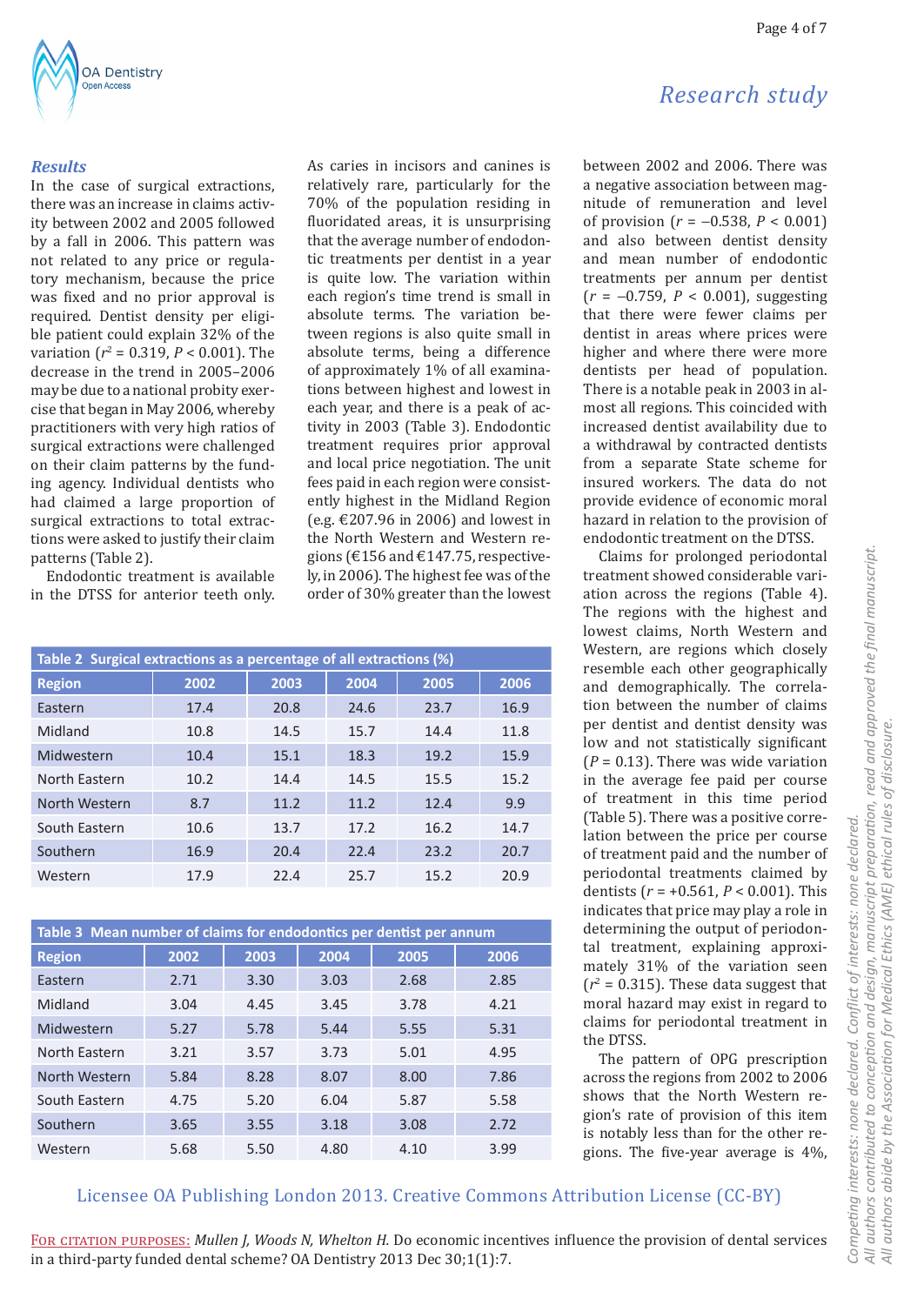

| Table 4 Mean number of claims for prolonged periodontal treatment per<br>dentist per annum |       |       |       |       |       |  |  |
|--------------------------------------------------------------------------------------------|-------|-------|-------|-------|-------|--|--|
| <b>Region</b>                                                                              | 2002  | 2003  | 2004  | 2005  | 2006  |  |  |
| Eastern                                                                                    | 15.80 | 21.48 | 21.61 | 20.35 | 18.16 |  |  |
| Midland                                                                                    | 23.32 | 31.85 | 24.35 | 32.97 | 30.25 |  |  |
| Midwestern                                                                                 | 21.67 | 30.24 | 32.03 | 34.28 | 35.93 |  |  |
| North Eastern                                                                              | 20.43 | 24.30 | 26.41 | 34.69 | 35.28 |  |  |
| North Western                                                                              | 14.37 | 21.33 | 19.27 | 20.16 | 23.13 |  |  |
| South Eastern                                                                              | 28.41 | 33.99 | 44.59 | 43.11 | 41.00 |  |  |
| Southern                                                                                   | 25.09 | 19.92 | 18.11 | 18.49 | 18.31 |  |  |
| Western                                                                                    | 47.30 | 47.05 | 47.62 | 50.76 | 49.66 |  |  |

## **Table 5 Mean price per course of prolonged periodontal treatment (€), converted to net present value in 2007**

| <u>sonici tem to net present valme in Evor</u> |        |        |        |        |        |  |
|------------------------------------------------|--------|--------|--------|--------|--------|--|
| <b>Region</b>                                  | 2002   | 2003   | 2004   | 2005   | 2006   |  |
| Eastern                                        | 123.08 | 128.81 | 128.38 | 130.02 | 123.06 |  |
| Midland                                        | 116.87 | 119.26 | 125.38 | 121.79 | 119.64 |  |
| Midwestern                                     | 95.32  | 99.30  | 100.84 | 102.00 | 97.86  |  |
| North Eastern                                  | 105.87 | 111.15 | 119.32 | 118.87 | 112.89 |  |
| North Western                                  | 89.42  | 95.67  | 105.29 | 121.54 | 132.55 |  |
| South Eastern                                  | 126.79 | 126.89 | 130.80 | 130.87 | 125.76 |  |
| Southern                                       | 146.07 | 147.65 | 146.38 | 142.34 | 135.56 |  |
| Western                                        | 159.81 | 175.78 | 202.50 | 206.26 | 189.93 |  |
|                                                |        |        |        |        |        |  |

whereas the closest comparisons are the Eastern, Western and Midwestern regions at 12%. The remaining regions average about 14% (Table 6). These data illustrate the impact of putting protocols in place to ensure appropriate use of OPGs. They also indicate that moral hazard

may exist with regard to the provision of extra-oral radiographs in the DTSS.

## *Discussion*

Before considering issues of induced demand, it is necessary to consider the factors which can contribute to an automatic variation in treatment

| Table 6 Claims for extra-oral radiographs per 100 claims for examinations<br>2002-2006 |      |      |      |      |      |  |
|----------------------------------------------------------------------------------------|------|------|------|------|------|--|
| <b>Region</b>                                                                          | 2002 | 2003 | 2004 | 2005 | 2006 |  |
| Eastern                                                                                | 14.8 | 14.7 | 11.6 | 9.8  | 9.5  |  |
| Midland                                                                                | 19.4 | 19.9 | 13.6 | 14.6 | 14.4 |  |
| Midwestern                                                                             | 8.5  | 11.7 | 13.0 | 14.1 | 15.1 |  |
| North Eastern                                                                          | 15.8 | 15.5 | 12.6 | 12.5 | 11.2 |  |
| North Western                                                                          | 3.9  | 5.3  | 4.2  | 3.9  | 4.0  |  |
| South Eastern                                                                          | 16.7 | 14.7 | 13.5 | 12.1 | 12.1 |  |
| Southern                                                                               | 19.7 | 14.2 | 11.9 | 12.3 | 11.8 |  |
| Western                                                                                | 12.2 | 13.2 | 10.6 | 10.7 | 11.0 |  |

Page 5 of 7

# *Research study*

demand in the Irish regions. Such factors include personal income, regional demography and regional access to dentists.

Personal income of patients, or ability to afford attendance for treatment, should not be a factor in determining regional variations because eligibility for DTSS services is defined by an income limit, and this income limit is consistent nationally across all regions.

The impact of regional variation in the distribution of ethnic groups or immigrant groups has not been factored into this analysis as the required data were not available, it is unlikely however to account for the differences seen. Regional demographic factors considered were age and gender as treatment needs may vary with age and by gender. The most noticeable demographic variations noted were with regard to gender, notably a majority female population in the two areas with the largest conurbations, Dublin (part of Eastern) and Cork (part of Southern). The male–female ratio varies from 0.97 in the Eastern region at one extreme, to 1.02 in the Midland. Gender balance is very similar in the Midwestern, North Western, South Eastern and Western regions. Although there was variation in the age profiles of the Irish administrative regions, this was a manifestly difference between the Eastern region and the rest, with the Eastern having a higher proportion of younger adults. The variations in claim patterns tended to occur among regions with similar age structures as well as with the East.

In terms of dentist density, the North Western, Midland and Western regions are similar in having the sparsest dentist to population coverage. There is a multiple of 2.7 dentists per patient between the most and least advantaged regions. This is greater than the variation for other professionals contracted to the medical card scheme. Within dentistry, the

## Licensee OA Publishing London 2013. Creative Commons Attribution License (CC-BY)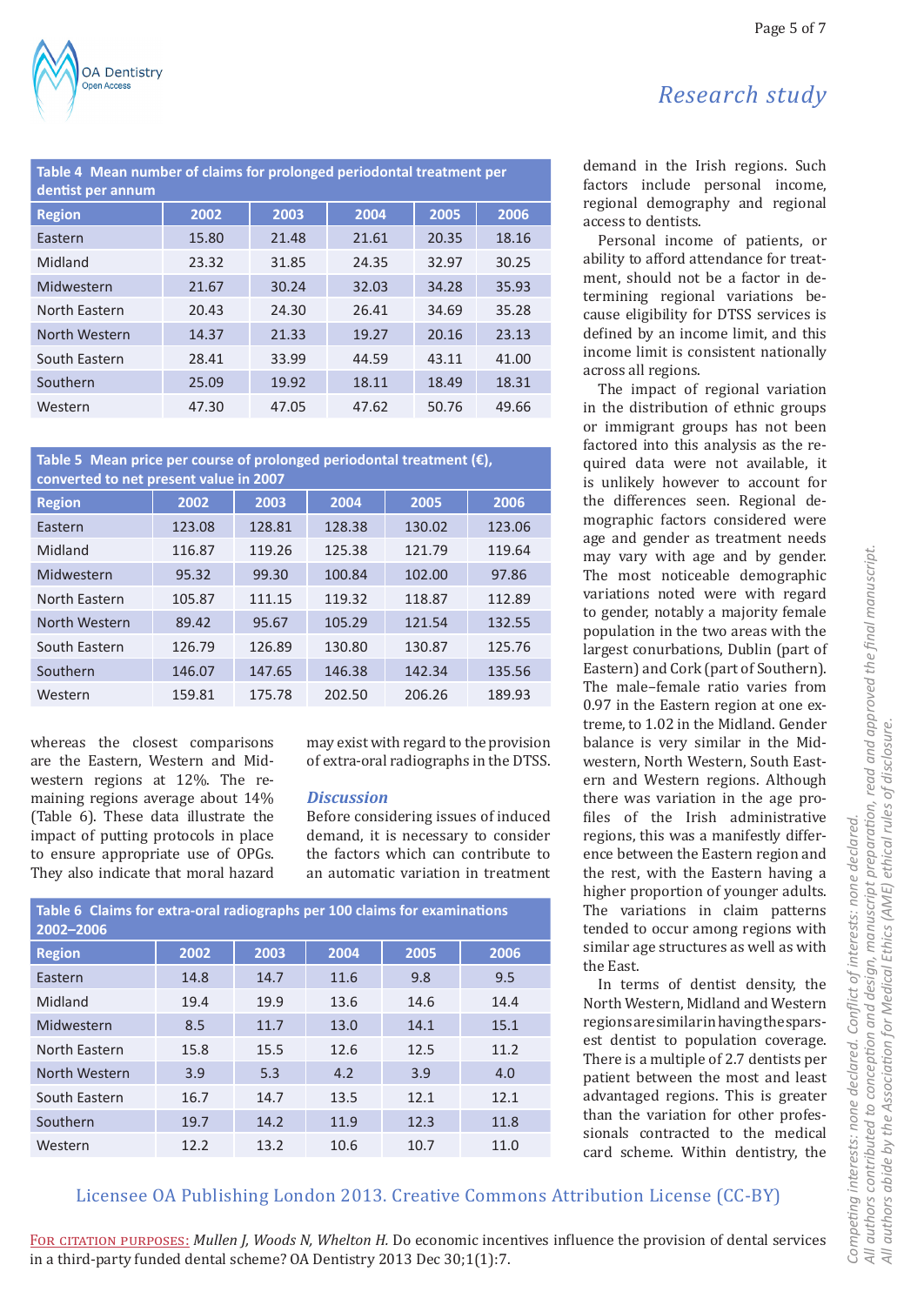

Southern and Eastern regions had the highest dentist-to-population ratio while the North Western had the lowest. The two dental schools in the state are located in the Southern and Eastern regions.

Where surgical extraction claims are made as a substitute for ordinary extraction claims, each unit of work commands a significantly higher fee; the surgical extraction fee is a 2.67 multiple of the fee for a simple extraction. Rather than providing extra and unnecessary treatment, with a negative impact on patient welfare as defined in the SID model, this paper's substitution of claim description is a 'victimless crime' (if one does not count the State as a victim). A dentist may feel entitled to claim this fee if an extraction proves to be simply more difficult than the norm. The surgical extraction requires no prior approval and no local price negotiation is involved. Therefore in theory, there should be no reason why surgical extraction rates should vary among regions, other than, possibly, demographic reasons. However, the literature is silent on the relationship between demography and the need for surgical extractions. although it might be surmised that an older population might have a greater need for extractions, there is no reason to think that the proportion requiring the surgical approach should vary. Surprisingly, the difference is most marked between the two most similar demographic and dentist-sparse regions with the Western region having roughly twice the rate of claims of the North Western. The total number of extractions, surgical plus ordinary, is remarkably constant across the regions at around 0.44 teeth per person. There is no ready explanation for these findings. There is evidence of simple substitution of surgical extraction claims for extraction claims in some regions, at almost three times the cost to the State per item claimed, suggesting evidence of moral hazard.

In the case of endodontics, there is no evidence of unwanted economic behaviour. The consequences of unnecessary treatment are significant and it seems likely that the vast majority of dentists would be inhibited by their professional ethics from exploiting any potential agency power to induce this item in the DTSS. In addition, the ability of an investigator to demonstrate fraudulent practice is probably greater with this treatment item than most others, as it is easy to determine whether a tooth has been endodontically treated or not, and this in itself is an inhibitor to false claiming.

In the case of prolonged periodontal treatment, the consequences for the patient of induced unnecessary treatment are usually not severe, thus there is not a great deal of inhibition to be expected from the dentists' professional ethics in risking overtreatment. Also, treatment need is very subjective, thus differences of opinion among dentists are more likely to be present than with other items of treatment. The prices paid in the Western area were by far the highest paid in Ireland, and the number of treatments provided was also the highest. Minor differences in price between other regions produce no clear pattern of effect. This indicates that the price difference probably requires a threshold magnitude before it becomes important. For prolonged periodontal treatment, there is evidence of increased priceinducing increased claims.

Dentists do not receive marginal payments for intra-oral radiographs in the DTSS as the examination fee includes a component for these. Therefore, the taking of an intra-oral radiograph imposes a cost on the dentist with no financial benefit accruing. By contrast, in 2007 a fee of almost €40 was payable for an OPG. There is a financial motive to provide more extra-oral radiographs in cases where they could be positive-income substitutes for zero-income treatment items. In the region

# *Research study*

where dentists had to comply with evidence-based regulations regarding the use of OPG radiography, the average dentist claimed at about onethird of the rate of dentists elsewhere.

The variation in utilisation of OPGs is not explained by population structures; the North West has a very similar population structure to other areas, while having a far lower level of OPG provision. Another variable to consider is the regional distribution in the availability of OPG machines. Data provided by the Radiological Protection Institute of Ireland indicated that the number of private dentist practices with OPG machines in each region in 2006, the nearest year available for comparison, was highest in the South Eastern at 0.36 machines per contractor, with the lowest in the Western at 0.19 and North Western at 2.0. The distribution of OPG machines does not provide an explanation for the frequency of OPGs per examination (*r* = +0.02). Although it might appear that perhaps 22% of the variation can be explained by dentist densities (*r*2 = 0.223, *P* < 0.001), this seems to be an artefact due to the North West's extreme low dentist density and its extreme low OPG utilisation; if the North Western area is excluded from the analysis, there is no relation at all  $(r^2 = 0.001)$ . By a process of elimination, only one variable can satisfactorily explain the observed behaviour, and that is the existence of extra regulation in the North Western area due to the utilisation of its OPG protocol. This finding suggests evidence of moral hazard.

## *Conclusion*

There is evidence to suggest an oversupply of extra-oral radiographs in regions that did not apply an evidence-based OPG protocol regarding the use of OPG radiography. These data suggest that the implementation of effective protocols will ensure that all OPGs taken by contractors can be justified. Considering the radiation dose delivered by an OPG, the

## Licensee OA Publishing London 2013. Creative Commons Attribution License (CC-BY)

All authors contributed to conception and design, manuscript preparation, read and approved the final manuscript. *All authors contributed to conception and design, manuscript preparation, read and approved the final manuscript.* All authors abide by the Association for Medical Ethics (AME) ethical rules of disclosure. *All authors abide by the Association for Medical Ethics (AME) ethical rules of disclosure. Competing interests: none declared. Conflict of interests: none declared.*  Conflict of interests: none declared. Competing interests: none declared.